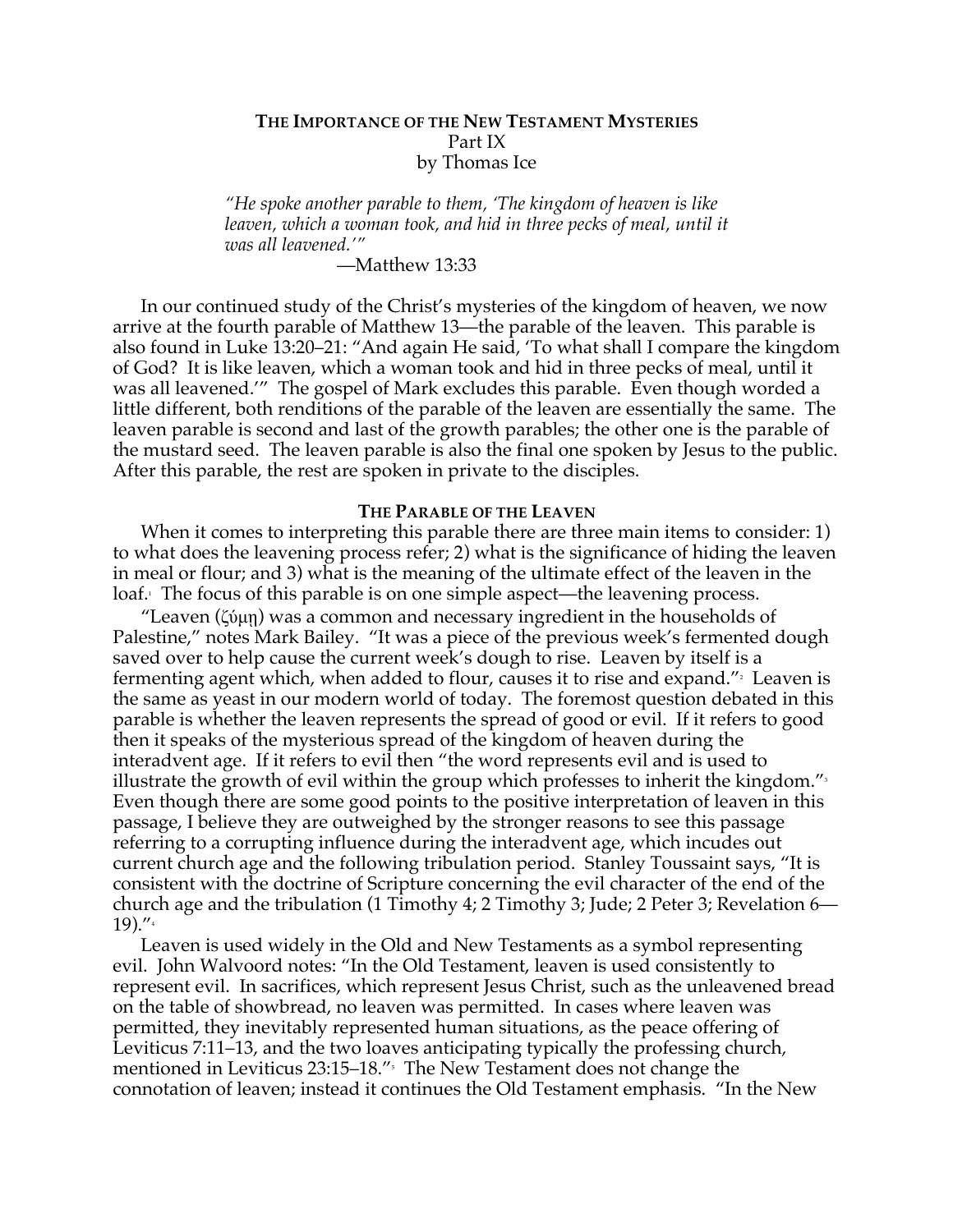Testament, leaven was used by Christ of the externalism of the Pharisees, of the unbelief of the Sadducees, and of the worldliness of the Herodians, and in general of evil doctrine (Mt 16:6–12; Mk 8:14–21). Paul's letters, likewise, leaven represents evil, as in I Corinthians 5:6–8 and Galatians 5:7–10."6

It would seem to me that if Jesus had intended leaven to not have a negative connotation then He would have needed to note in the text that He was using it in a positive way since everything in the Jewish culture of their day points to a negative implication. Arno Gaebelein explains as follows: "Now the hearers of the parable certainly understood what was meant by leaven. No Jew would ever dream that leaven used in illustrating some power of process, could stand for something good. Leaven with the Jews means always evil. It was excluded from every offering of the Lord made by fire. Conscientiously the orthodox Jew searches his dwelling before keeping the feast of the unleavened bread, if perhaps a morsel of bread with some leaven may be hid. He purges out the leaven." $\frac{1}{2}$ 

Since leaven is used only in the New Testament with an evil connotation and it is used that way primarily in the Old Testament as well, then there would need to be a clear indicator in the context that usage has shifted toward a good implication. Three other times Jesus uses the word in the New Testament (Matt. 16:11–12; Mark 8:15; Luke 12:1). "He speaks of the leaven of the Pharisees, the leaven of the Sadducees and the leaven of Herod."8 The leaven of the Pharisees is hypocrisy "teaching as doctrines the precepts of men" (Matt. 15:9b). "The leaven of the Sadducees was rejection of doctrine, denying the resurrection and the existence of angels or spirits (Acts 23:8). The leaven of the Herodians consisted in changing of Jewish laws in order to conform to the non-Jewish practices of those who adhered to the Herodian political party."<sup>,</sup> Therefore, I think it speaks of a negative concept. "The parable applying to the kingdom of heaven in its mystery form applies to the professing church which will continue in the world after the true church, the body of Christ, is caught up at the time of the rapture." $\cdot$ 

The second item refers to the hiding of the leaven in the meal or flour. "In the parable, the meal represented that which is good, as it was made from wheat and not from tares, $\mathbf{w}_1$  notes Walvoord. Since the wheat in a previous parable represents what is good, believers during the interadvent age, then the meal or flour must also be taken to have a good connotation. Further, the meal or flour would also be seen from yet another parable as the product produced by the good seed that is sown in the field. Toussaint says, "the verb used here, 'to hide,' is very unusual if leaven represents good. It is a much more fitting word if the leaven is to have a sinister effect. This is similar to the idea in the parable of the wheat and darnel. The way the woman hides the leaven in the meal parallels very closely the manner in which the enemy sowed darnel by night." $22$ 

The woman hides the leaven in three pecks of meal, until it is all leavened. Three pecks of meal is equivalent to about 50 pounds of flour. Needless to say, that is a lot of flour. Yet, we see in Genesis 18:6, it is the amount Sarah used when hosting three men that visited Abraham: "So Abraham hurried into the tent to Sarah, and said, 'Quickly, prepare three measures of fine flour, knead it, and make bread cakes.'" Therefore, this amount of meal or flour is presented as a large amount in which the yeast will leaven.

The third item considers the meaning of the ultimate effect of the leaven in the loaf. The clear teaching in regard to the effect of the leaven in the loaf is that the loaf is fully leavened at the end of the process. What starts out as a small amount of leaven, when the process is ended, impacts the totality of the 50 pounds of flour.

## **CONCLUSION**